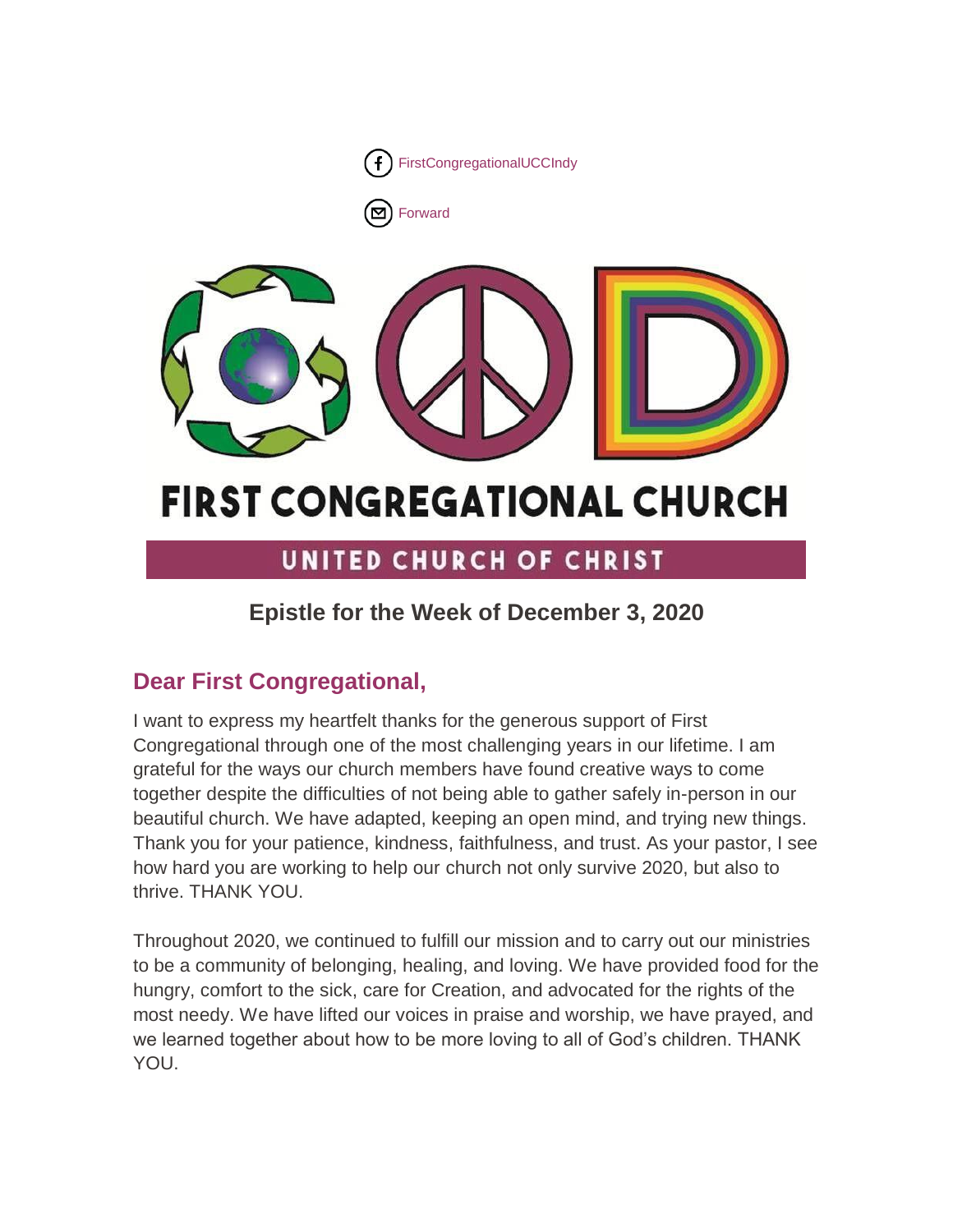We are in the process of dreaming about our mission and ministry for 2021. Please share your pledge with us by mailing it to the church so we can create the ministry budget God calls us to in order to fulfill our mission. Every check, every gift, every dollar of your financial support makes a difference. Together we are building God's beloved community, making a more just world for all.

Please consider making an end of the year financial gift to First Congregational. I believe your generosity will be a blessing to us all. THANK YOU! THANK YOU!

Blessings, Pastor Sarah

# **THIS SUNDAY**

#### **Sunday Adult Education, 9:30 a.m. (Zoom)**

**December 6:** This Sunday we will read and reflect together on the Advent devotion for December 6 from the Advent devotional made available to our members this year.

Advent devotionals are available in the church narthex.

#### **Advent**

On this second Sunday of Advent we'll again explore a passage from Isaiah (7:1- 14) along with the birth story from Matthew's gospel. The opening verses are usually omitted from readings of this gospel, but we've decided to include them in this Advent season. We hope you enjoy our light touch to this passage. Don't forget to have a candle handy to join in our Advent lighting of the candle of love, and be ready to learn some new sign language and a new verse of "It Came Upon a Midnight Clear."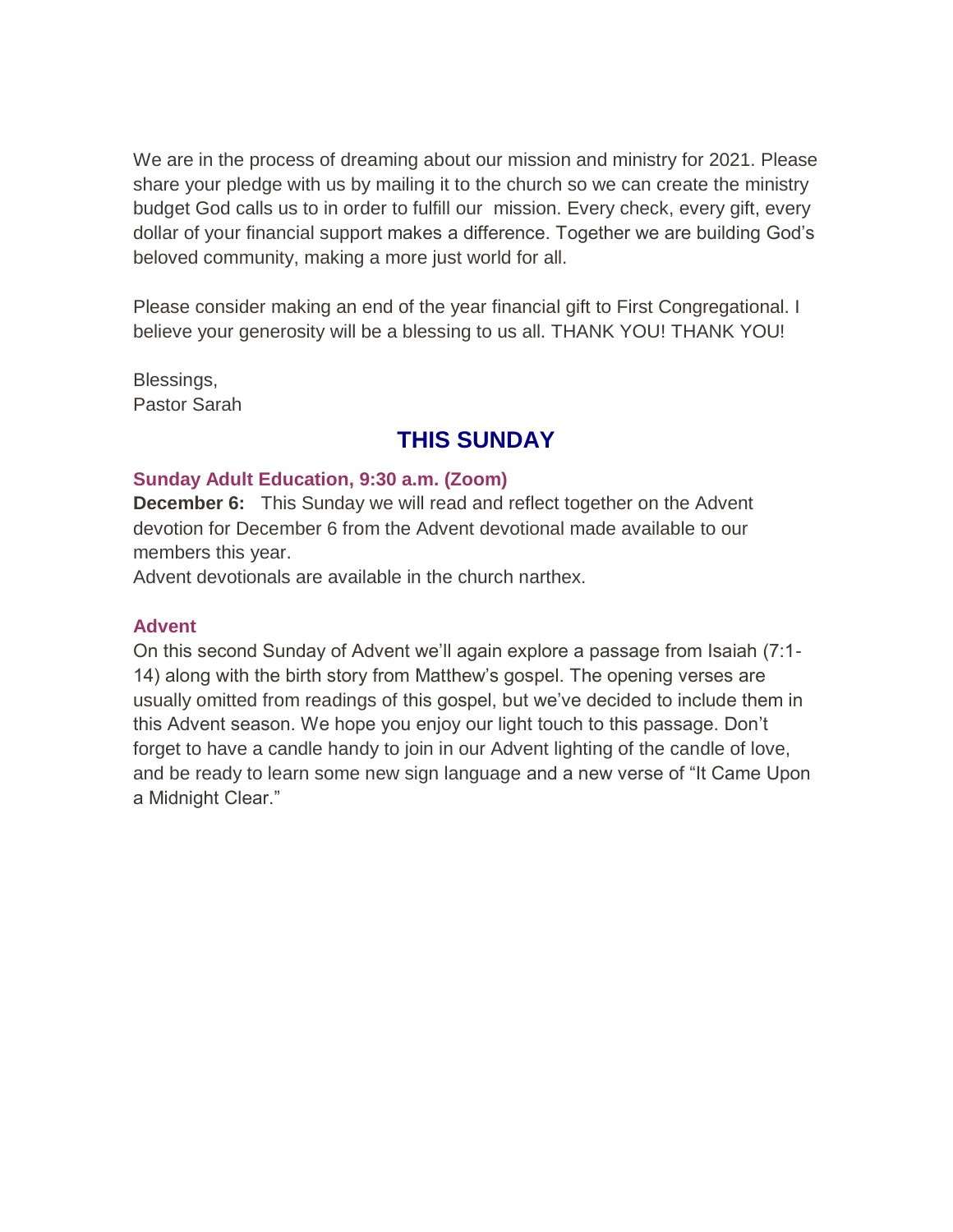

**The Second Sunday of Advent Worship, 11AM (YouTube, FaceBook, Dial In) Scriptures:** Isaiah 7:1-14 & Matthew 1:1-15 **Sermon:** "Advent of Love" **Mission of the Month: The Christmas Fund**

**Coffee Hour via Zoom, immediately after worship**

**Sunday Outdoor Vespers -** Canceled this Sunday due to cold temperatures.

## **Thank You for Your Support of First Congregational UCC**

Please continue supporting the mission and ministries of your local church at <http://www.fcindy.org/online-giving/>

# **THIS WEEK AT FC**

## **TODAY!**

- **Men's Lunch, 1:00 PM -** Contact Randy Walker at (317) 796-2081 or aa28977rwalker@gmail.com for more information.
- **Spiritual Support Group, 5:00-6:00 PM -** You can contact Pastor Sarah at (386)478-9012 or [pastorsarah@fcindy.org,](mailto:pastorsarah@fcindy.org) or Pat Larracey at [plainandfancy1963@att.net,](mailto:plainandfancy1963@att.net) or 317-625-6801 for more information.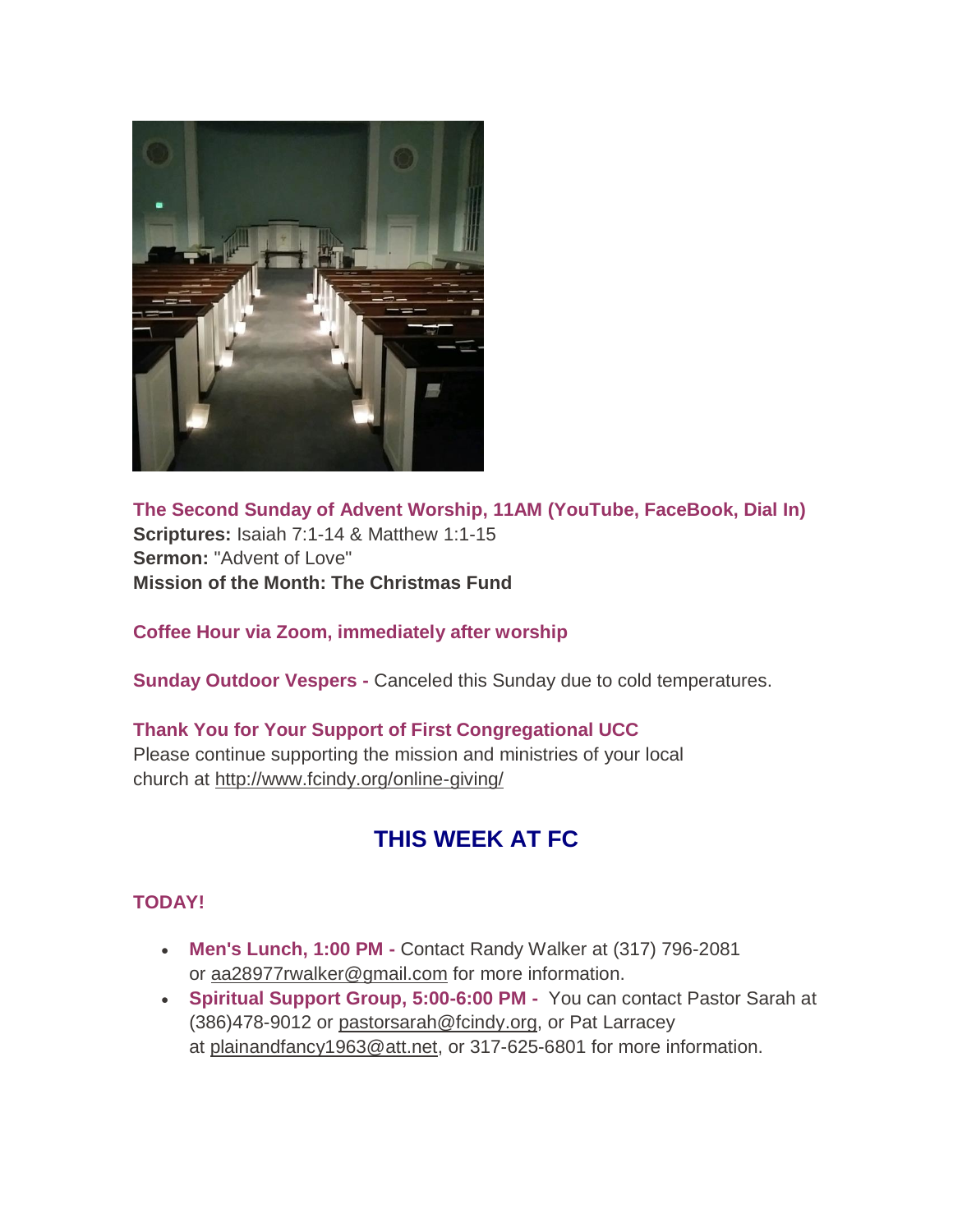#### **Soul Care with Pastor Sarah -** Join us on **Tuesdays from 5:00-6:00 p.m.** for a

time to check-in and to pray together. Here is the Zoom

link: [https://us02web.zoom.us/j/494018938?pwd=a3BrdnNyWXEza0tFMUgwek1C](https://us02web.zoom.us/j/494018938?pwd=a3BrdnNyWXEza0tFMUgwek1CVFpYQT09) [VFpYQT09](https://us02web.zoom.us/j/494018938?pwd=a3BrdnNyWXEza0tFMUgwek1CVFpYQT09)

*\* Please note that this Zoom link is different from the Zoom links used for other FC events.*

#### **Zoom Vespers on Tuesdays from 7:00 - 7:30 p.m.**

Join us for a time of togetherness, Scripture, and sharing of joys and concerns.

#### **Wellness Wednesdays: 10:30AM (Zoom)**

Throughout most of December, we will use excerpts from the Advent devotional, *Draw Near*, to guide us as we nurture ways we can connect with one another and connect within ourselves.

**Wednesday, December:** Nurturing Wellness through Watching/Paying Attention.

#### **Personnel Committee Staff Review Survey**

You should have very recently received a brief survey related to our staff either through email or on paper (however you get the colony). If you did not receive one, please contact Karen Walker (317-319-8950 or [karen.e.d.walker@gmail.com\)](mailto:karen.e.d.walker@gmail.com) or Bill Hummel (317-875-8388 or [whummel001@comcast.net\)](mailto:whummel001@comcast.net) of the Personnel Committee. Please take the time to complete the survey and help us grow in our ministries - thanks!

## **Mission of the Month for December: The Christmas Fund**

United Church of Christ congregations and members have blessed the Christmas Fund with their generosity for many years. This year, your care and compassion will be especially appreciated by those servants of the church who are facing a time of need. Thank you! For more information, go

to: [https://www.pbucc.org/index.php/christmas-fund-home.](https://www.pbucc.org/index.php/christmas-fund-home) To contribute to this effort, write a check to First Congregational, and designate Christmas Fund in the Memo line, or go to [http://www.fcindy.org/online-giving/.](http://www.fcindy.org/online-giving/)

## **Reminder for VANCO Online Users**

When using VANCO for online contributions/pledges, please remember that I ONLY receive your name and the amount. I do not receive any information as to which account you want the money to be reported. Unless you contact me with specific information by email or by text, your VANCO money will be reported as a contribution or a pledge, not as Mission of the Month or Memorial or any other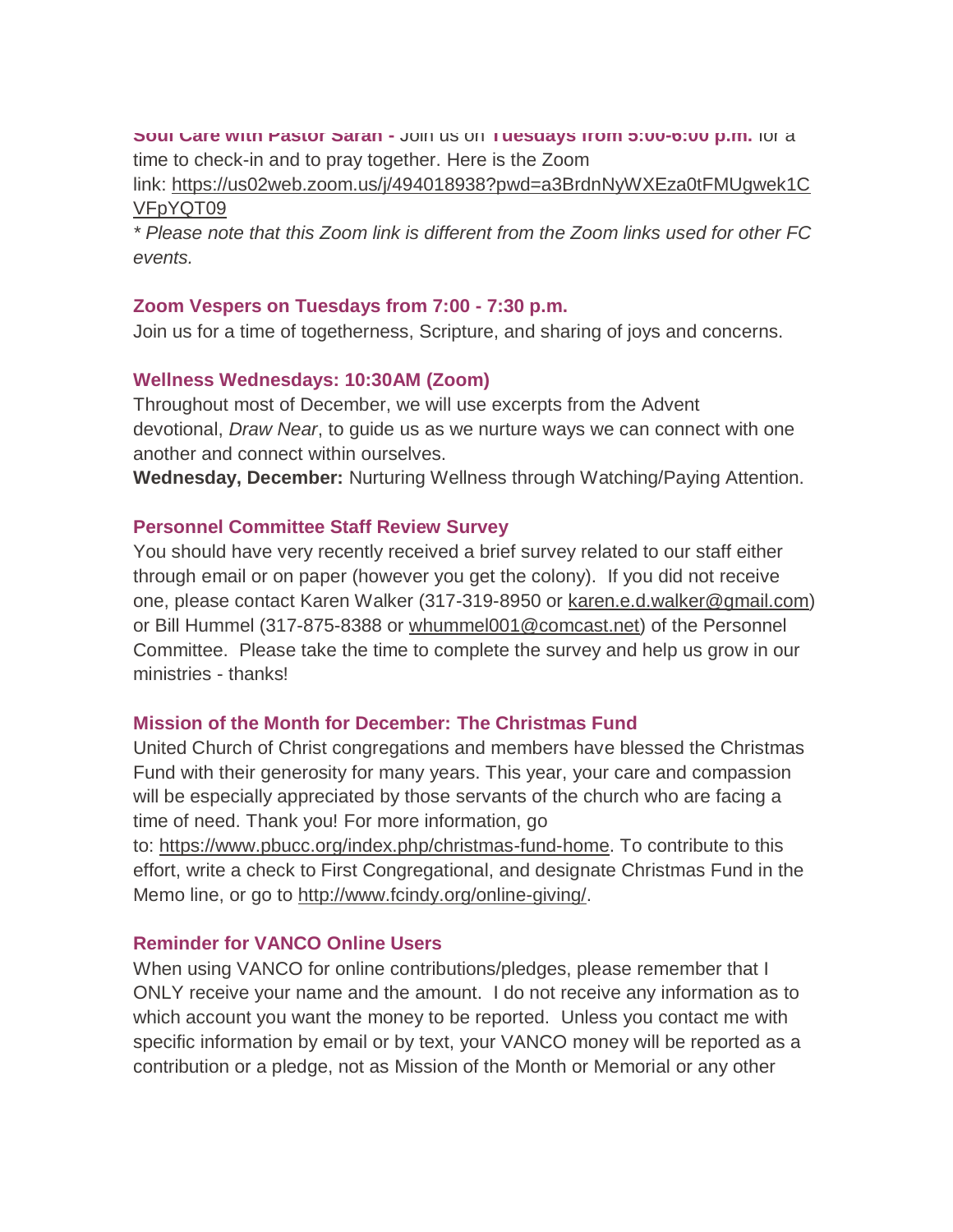account.

If you want your money to go to an account other than a contribution or pledge, email me at [dillenback@sbcglobal.net](mailto:dillenback@sbcglobal.net) or text me at 317-694-6471 after you complete your online form.

Please contact me if you have further questions or concerns.

Take Care, Be Safe,

Cheryl Dillenback

Financial Secretary

# **COMING UP**

**Food Drive & Fellowship! Second Saturday – December 12, 10-noon -** Bring your canned and dry goods to the church to benefit the Northside Pantry, who is so appreciative of the ministry we are doing. You can use the "reverse Advent" list in the [December Colony](https://mcusercontent.com/7a2e4c501545b6d78729a64a1/files/77c60d3d-f251-4144-a4eb-7f9c2500625f/December_Colony_2020.02.pdf) for a list of items to bring. Also, this is the last opportunity to bring gloves, mittens, hats, and scarves to benefit Exodus Refugee. As a "thank you" for being a part of our church, we have a small poinsettia for you to take home, to remind you of your church family.

## **Virtual Giving Tree 2020**

**Exodus Refugee:** Click this link [here](https://www.amazon.com/hz/wishlist/ls/2QT34JV9020GW?ref_=wl_share) to support Exodus Refugee. These items will be delivered directly to Sara Hindi of Exodus Refugee. To learn more about this organization please visit: https://www.exodusrefugee.org/

**Family Promise:** We are sponsoring two families experiencing homelessness. Please click [here](http://https/www.signupgenius.com/go/5080a4daea62aa4ff2-family) to use Sign Up Genius to let us know what you are pledging to purchase. Please purchase the gifts online and have them sent to **St. Peter's UCC 3106 E Carmel Dr. Carmel, IN 46033**. Gifts will be delivered to the families in a safe contactless way. To learn more about this organization, please visit: <https://www.fpgi.org/>

**Trinity Haven:** In an effort to support this new organization which offers safe, supportive, and affirming housing for LGBTQ+ youth and young adults, we will purchase \$25 gift cards from Target & Kroger. Follow the links below to purchase: **Target:** [tgt.gifts/TrinityHavenIndy](http://tgt.gifts/TrinityHavenIndy)

**Kroger:** [https://giftcards.kroger.com/our-store-cards/kroger-enterprise-egift.](https://giftcards.kroger.com/our-store-cards/kroger-enterprise-egift) When asked for email recipient please insert Jenni's email from Trinity Haven: [jenni@trinityhavenindy.org](mailto:jenni@trinityhavenindy.org)

Trinity Haven has specifically asked for gift cards so that they can purchase items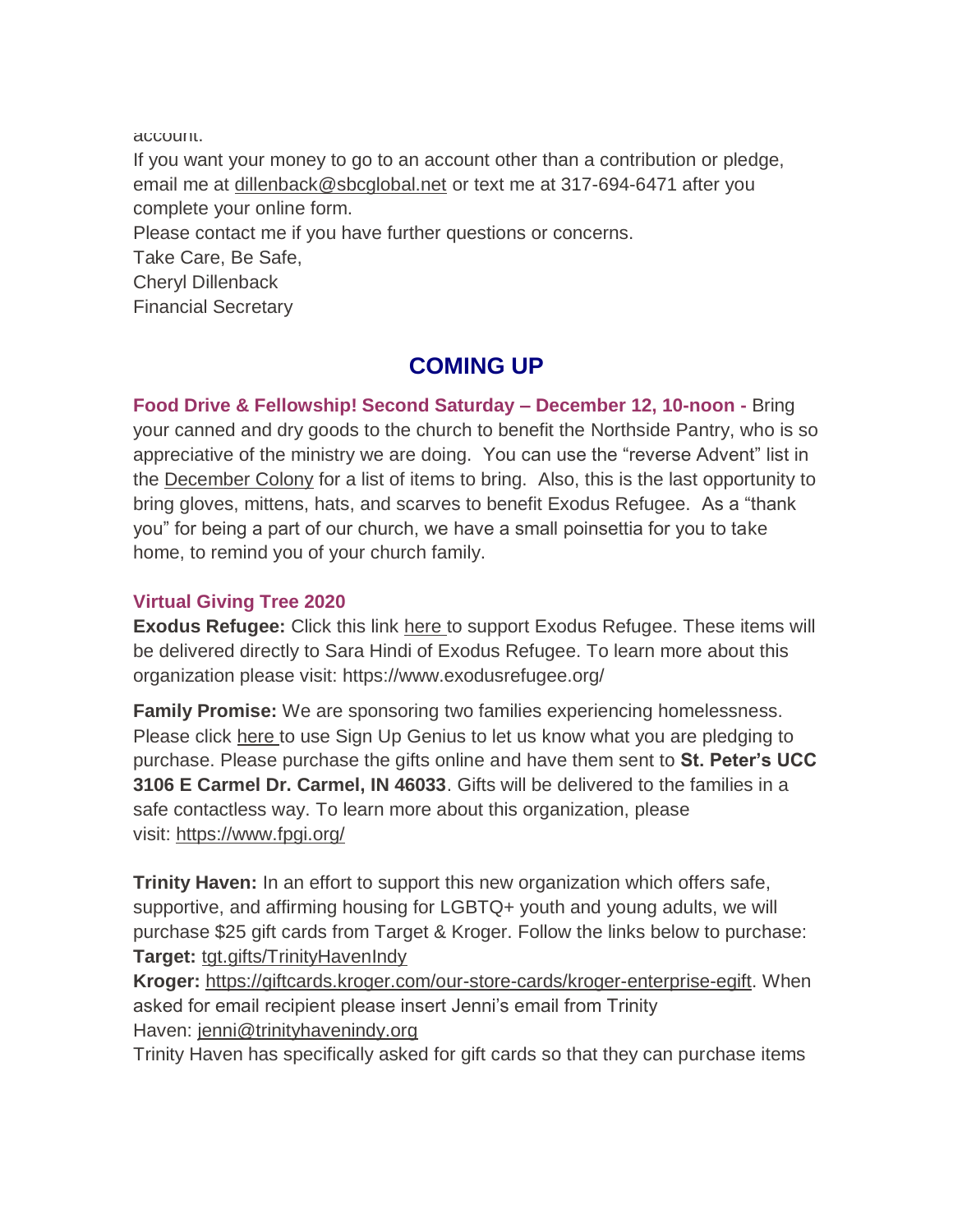based on their current and evolving needs. To learn more about this organization, please visit: <https://www.trinityhavenindy.org/>

#### **Devoted to Generosity - Annual Campaign to Fund our Ministries for 2021**

Thank you to those who have already mailed in your pledge card and Time & Talent sheets! If you haven't, please prayerfully consider how you will help First Congregational with its transforming ministries in 2021, and mail your response to the church as soon as possible. Your support of our church makes a difference to so many lives! Questions, or need the materials, contact Wendy Baldwin.



**Please click** [HERE](https://mcusercontent.com/7a2e4c501545b6d78729a64a1/files/95ecd861-1d88-4fcd-9489-945be389df37/December_Colony_2020.01.pdf) **to view the December Colony with more information and events happening this month!**

# **CONNECTION & SUPPORT**

**FC Facebook page** (click **[here](https://www.facebook.com/FirstCongregationalUCCIndy/)**)

"**First Congregational Indy Fellowship**" group on Facebook (click **[here](https://www.facebook.com/groups/521333455186422/)**).

#### **Pastoral Care**

Pastor Sarah may be reached at (386)478-9012 or [pastorsarah@fcindy.org.](mailto:pastorsarah@fcindy.org)

#### **Pastor Sarah's Sabbath Days: Mondays & Saturdays**

The congregation covenant with Pastor Sarah to provide 2 days per week for personal rest and family renewal. On Mondays and Saturdays, Pastor Sarah is not available unless it is a pastoral emergency. Thank you for honoring this sacred gift of Sabbath time for our Pastor and her family.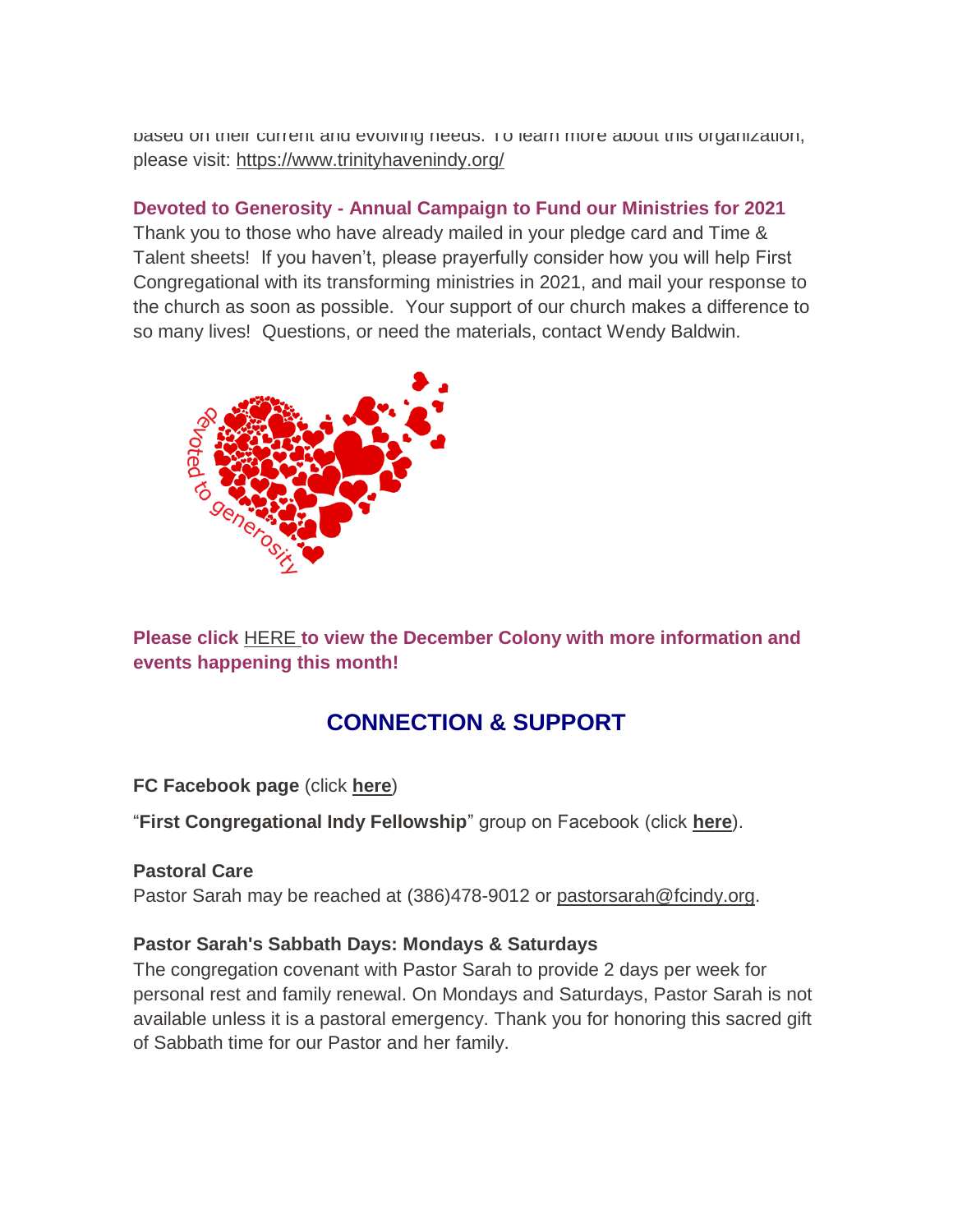#### **Additional Church Support Contacts**

Pastor Carol [\(casowle@gmail.com\)](mailto:casowle@gmail.com) Office Administrator, Shannon [\(shannon@fcindy.org\)](mailto:shannon@fcindy.org) Moderator, Alice Rutherford [\(alice@caloosaspirit.net\)](mailto:alice@caloosaspirit.net) Vice Moderator, Larry Eckel [\(lspeckel@comcast.net\)](mailto:lspeckel@comcast.net)

#### **Mental Health Support:**

- **Substance Abuse and Mental Health Services Administration's Disaster Distress Helpline:** 1-800-985-5990, or text "TalkWithUs" to 66746.
- **National Suicide Prevention Hotline**: 1-800-273-TALK (8255) (press 1 for veterans, 2 for Spanish)
- **National Alliance on Mental Illness (NAMI)** Information HelpLine provides information and referral services. 1-800-950-NAMI (6264) and [www.nami.org.](http://www.nami.org/)
- **The Trevor Project hotline** offers support for LGBTQIA+ youth and families struggling with mental health challenges at 1-866-4-U-TREVOR (488-7386) and [www.theTrevorProject.org](http://www.thetrevorproject.org/)

## **FC Covid Protocols:**

Effective immediately, the church building is closed to in-person church gatherings until the following parameters are reached, based on guidance from Dr Virginia Caine, Marion County Public Health Director:

*A 7-day average of 5% (or less) positivity among unique individuals tested for a two-week period, and new cases per day at 35 or under in Marion County, per the metrics shown on [www.coronavirus.in.gov](http://www.coronavirus.in.gov/) .* 

At that time, the Council will decide reopening measures.

## **THIS WEEK AT FIRST CONGREGATIONAL**

## **3 Ways to Connect for Worship**

#### *YOUTUBE*

<https://www.youtube.com/channel/UCWV9wqAvPiUKSkEbjaV6Zpw>

YouTube Live broadcasts at 10:45am with 15 minutes of gathering music.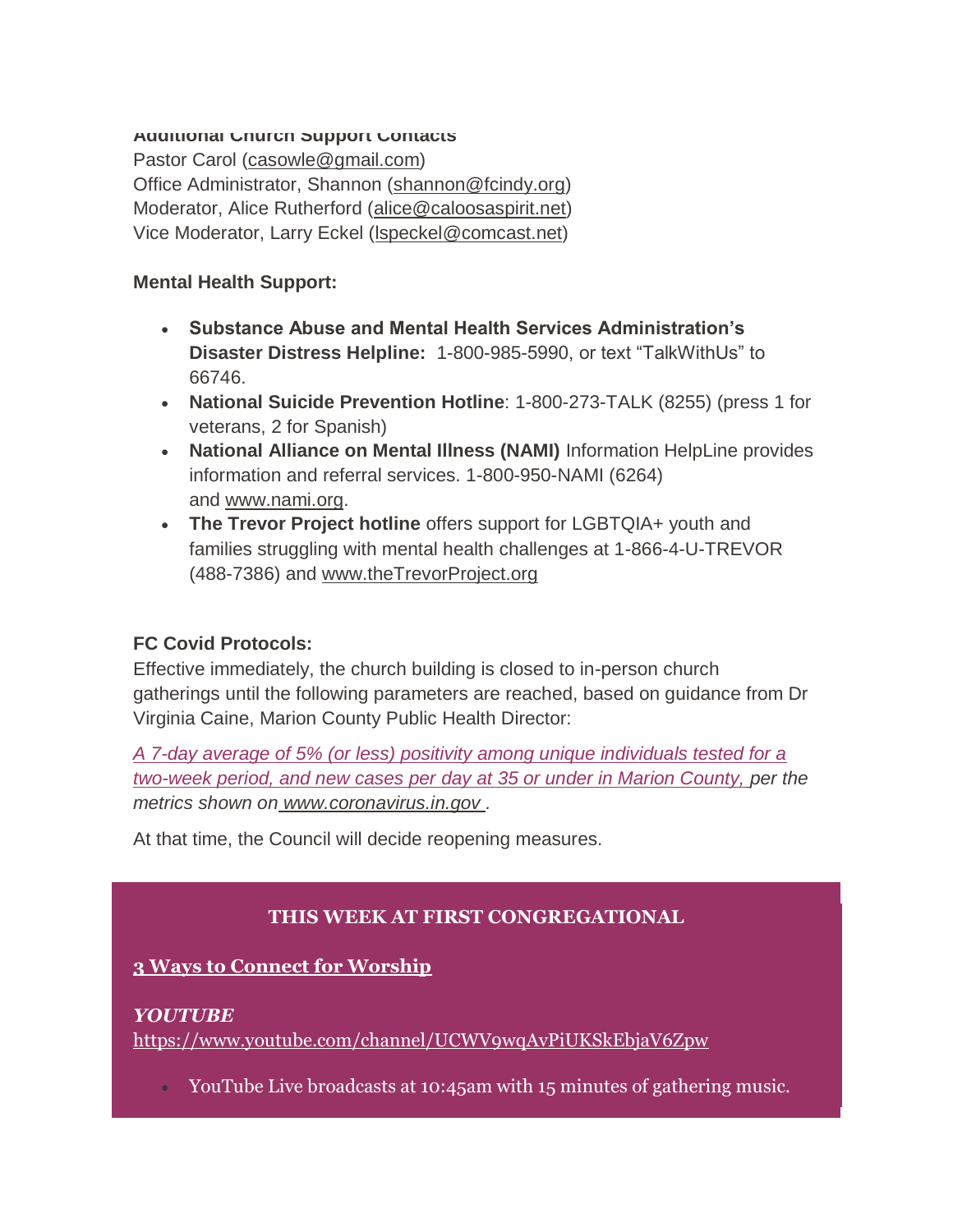The service begins at 11am..

 Use this option for live interacting and messaging. You must have or create a user account and be logged in to message live.

## *FACE BOOK*

[https://www.facebook.com/pg/FirstCongregationalUCCIndy/posts/?ref=page\\_int](https://www.facebook.com/pg/FirstCongregationalUCCIndy/posts/?ref=page_internal) [ernal](https://www.facebook.com/pg/FirstCongregationalUCCIndy/posts/?ref=page_internal)

- The video will be posted at 11am.
- This is for viewing only. For live interacting and commenting, please use the YouTube option.

## *DIAL-IN*

- Dial **317-204-3862**
- Landline is preferred for clarity.
- If calling with a smart phone, setting your cellular setting to Wi-Fi calling will be clearer.

## **How to Access our Zoom Gatherings**

[https://us04web.zoom.us/j/9264494206?pwd=dmtWbWE5UXRBTk5pcHZlYlB0](https://us04web.zoom.us/j/9264494206?pwd=dmtWbWE5UXRBTk5pcHZlYlB0aEFVUT09) [aEFVUT09](https://us04web.zoom.us/j/9264494206?pwd=dmtWbWE5UXRBTk5pcHZlYlB0aEFVUT09) Meeting ID: 926 449 4206 Password: 7171 If you click on the URL, you should not need to enter in the Meeting ID and Password. To dial in by phone: +1 312 626 6799, Meeting ID 926 449 4206, Password 7171.

| <b>Weekly Calendar</b>   |              |                                                                                   |
|--------------------------|--------------|-----------------------------------------------------------------------------------|
| Thursday, Dec 3          | $1:00$ p.m.  | Men's Lunch                                                                       |
| <b>Thursday, Dec 3</b>   | 5:00 p.m.    | <b>Spiritual Support Group</b>                                                    |
| <b>Sunday, Dec 6</b>     | 9:30 a.m.    | <b>Sunday Adult Class</b>                                                         |
| <b>Sunday, Dec 6</b>     | $11:00$ a.m. | <b>Second Sunday of Advent/Communion</b><br><b>Worship (YouTube, FB, Dial In)</b> |
| <b>Sunday, Dec 6</b>     | 12:00 p.m.   | <b>Zoom Coffee Hour</b>                                                           |
| <b>Sunday, Dec 6</b>     | 4:30 p.m.    | <b>Outdoor Vespers</b>                                                            |
| <b>Tuesday, Dec 8</b>    | 5:00 p.m.    | <b>Soul Care w/ Pastor Sarah</b>                                                  |
| <b>Tuesday, Dec 8</b>    | $7:00$ p.m.  | <b>Zoom Vespers</b>                                                               |
| <b>Wednesday</b> , Dec 9 | 10:30 a.m.   | <b>Wellness Wednesday</b>                                                         |